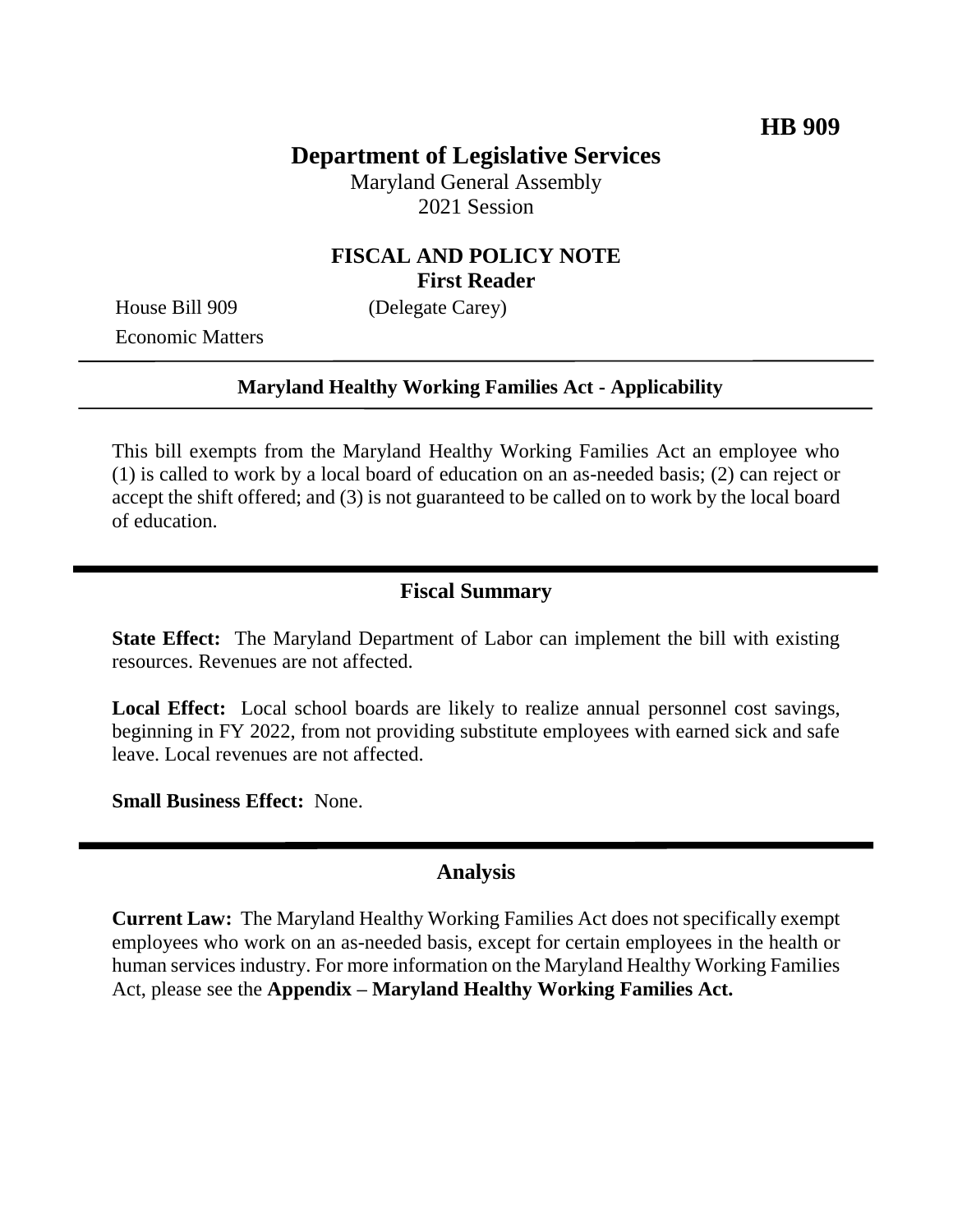**Local Expenditures:** Local school boards may realize annual personnel cost savings beginning in fiscal 2022 from not providing substitute teachers with earned sick and safe leave. For example, for fiscal 2022 through 2026 (1) Frederick County Public Schools estimates average annual savings of \$138,167; (2) St. Mary's County Public Schools estimates average annual savings of \$179,345; and (3) Wicomico County Public Schools estimates average annual savings of \$113,642. Thus, the bill eases some of the financial burden on local school systems posed when substitute staff use leave.

## **Additional Information**

**Prior Introductions:** SB 241 of 2020 and SB 686 of 2019 each received a hearing in the Senate Finance Committee. No further action was taken on either bill.

**Designated Cross File:** SB 165 (Senators Bailey and Beidle) - Finance.

**Information Source(s):** Maryland Association of Counties; Maryland State Department of Education; Maryland Department of Labor; Baltimore City Public Schools; Anne Arundel County Public Schools; Frederick County Public Schools; Wicomico County Public Schools; St. Mary's County Public Schools; Department of Legislative Services

**Fiscal Note History:** First Reader - February 16, 2021 an/mcr

Analysis by: Richard L. Duncan Direct Inquiries to:

(410) 946-5510 (301) 970-5510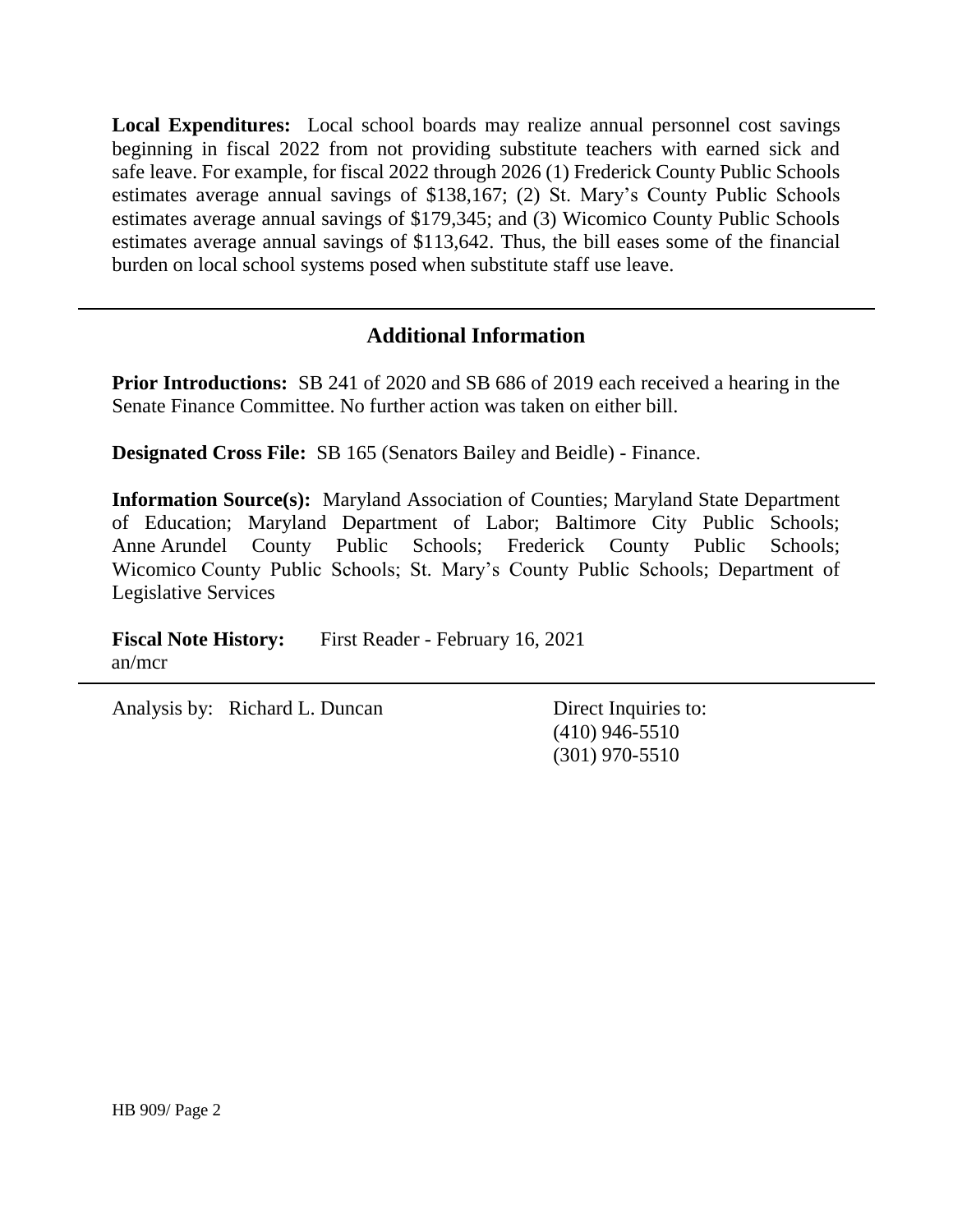# **Appendix – Maryland Healthy Working Families Act**

The Maryland Healthy Working Families Act took effect as Chapter 1 of 2018. Under Chapter 1, an "employer" includes the State or local governments and a person who acts directly or indirectly in the interest of another employer with an employee. Chapter 1 does not apply to employees who regularly work less than 12 hours a week, specified independent contractors, specified associate real estate brokers and real estate salespersons, individuals younger than age 18 before the beginning of the year, workers in a specified agricultural sector, construction workers (not including specified employees) covered in a collective bargaining agreement in which the Act's requirements are clearly waived, specified employees who work on an as-needed basis in a health or human services industry, or specified employees of a temporary service or employment agency.

## *Leave Accrual Rates and Use of Leave*

Chapter 1 requires an employer with 15 or more employees to have a sick and safe leave policy under which an employee earns at least 1 hour of *paid* sick and safe leave, at the same rate of pay as the employee normally earns, for every 30 hours that the employee works. An employer with 14 or fewer employees, based on the average monthly number of employees during the preceding year, must have a sick and safe leave policy that provides an employee with at least 1 hour of *unpaid* sick and safe leave for every 30 hours an employee works. An employer is not required to allow an employee to earn or carry over more than 40 hours of earned sick and safe leave in a year, use more than 64 hours of earned leave in a year, accrue more than 64 hours at any time, or use earned sick and safe leave during the first 106 calendar days the employee works for the employer. An employer is not required to carry over unused earned sick and safe leave if the leave is awarded at the beginning of each year.

An employer is not required to allow an employee to accrue earned sick and safe leave during (1) a two-week pay period in which the employee worked fewer than 24 hours total; (2) a one-week pay period if the employee worked fewer than a total of 24 hours in the current and immediately preceding pay period; or (3) a pay period in which the employee is paid twice a month and the employee worked fewer than 26 hours in the pay period.

An employer must allow an employee to use earned sick and safe leave:

- to care for or treat the employee's mental or physical illness, injury, or condition;
- to obtain preventive medical care for the employee or employee's family member;
- to care for a family member with a mental or physical illness, injury, or condition;
- for maternity or paternity leave; and

HB 909/ Page 3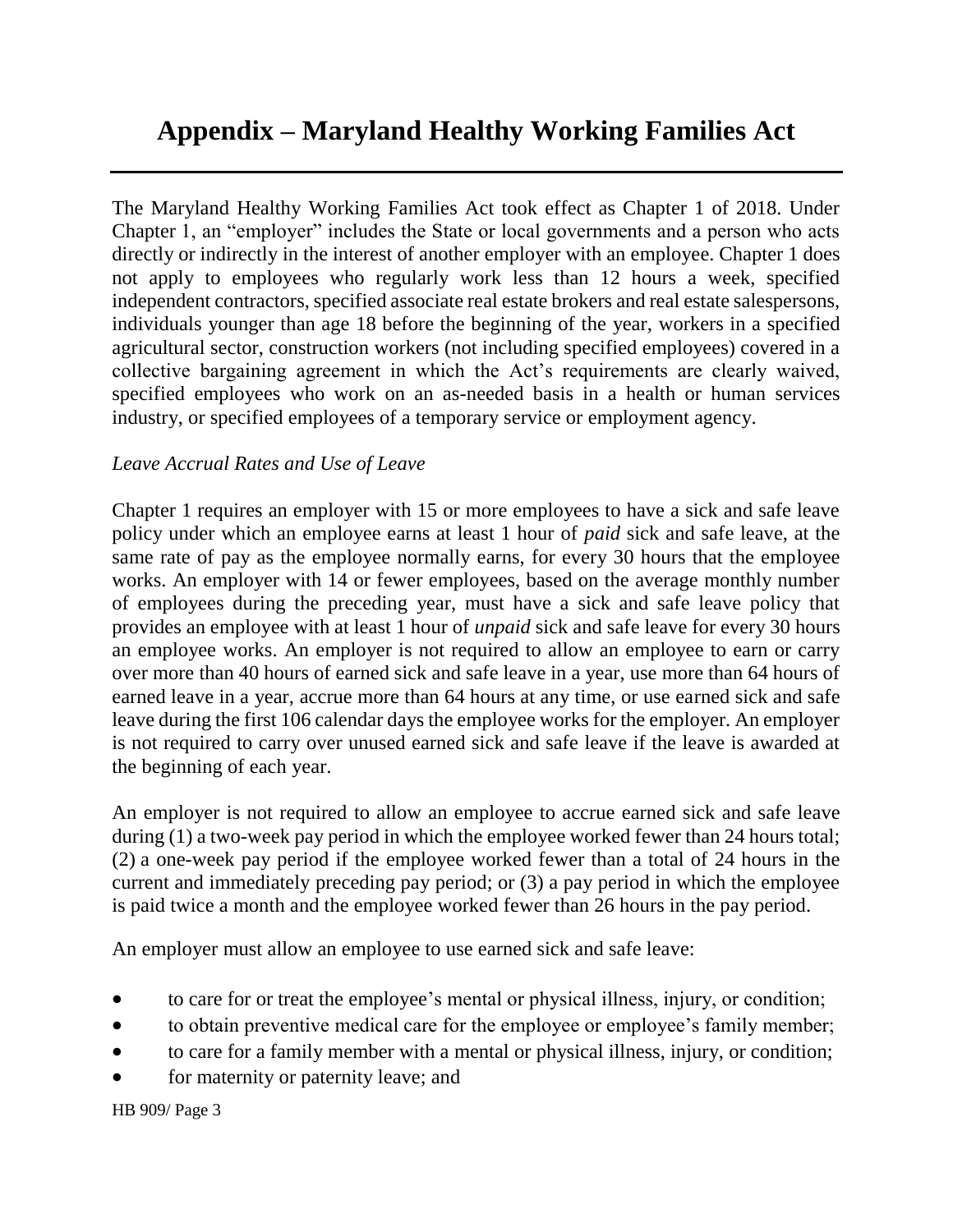for specified circumstances due to domestic violence, sexual assault, or stalking committed against the employee or the employee's family member.

An employer is not required to compensate an employee for unused earned sick and safe leave when the employee leaves the employer's employment. An employer that rehires an employee within 37 weeks after leaving employment is required to reinstate any unused earned sick and safe leave that had accrued at the time of separation unless the employer voluntarily paid out the unused earned sick and safe leave. An employer is not required to modify an existing paid leave policy if (1) the terms and conditions are at least equivalent to those under the law or (2) the paid leave policy does not reduce employee compensation for an absence due to sick or safe leave. An employer is not prevented from establishing a policy that allows employees to voluntarily exchange assigned work hours. An employer is not prohibited from adopting and enforcing a policy that prohibits the improper use of earned sick and safe leave. An employer may deny a request to take earned sick and safe leave under specified circumstances related to the disruption of the employer's business or provision of services to an individual with a developmental disability or mental illness.

An employer may require an employee who uses earned sick and safe leave for more than two consecutive scheduled shifts to provide verification that the leave was used appropriately. An employer may also require verification under specified circumstances when an employee uses leave during the period between the first 107 and 120 calendar days that the employee was employed by the employer.

## *Required Recordkeeping*

An employer must keep relevant records for at least three years, and the Commissioner of Labor and Industry may inspect an employer's records regarding earned sick and safe leave. There is a rebuttable presumption that an employer has violated the earned sick and safe leave provisions if the employer fails to either keep records or allow the commissioner to inspect records. The commissioner may waive a civil penalty if the penalty was assessed for a violation that was due to an error caused by a third-party payroll service provider with whom the employer in good faith contracted for services.

### *Enforcement Provisions*

HB 909/ Page 4 If an employee believes that an employer has violated the Maryland Healthy Working Families Act, the employee may file a written complaint with the commissioner. The commissioner must conduct an investigation and attempt to resolve the issue informally through mediation within 90 days of the written complaint. If the commissioner is unable to resolve the issue through mediation and determines that an employer has violated a provision of the law, the commissioner must issue an order, subject to the hearing and